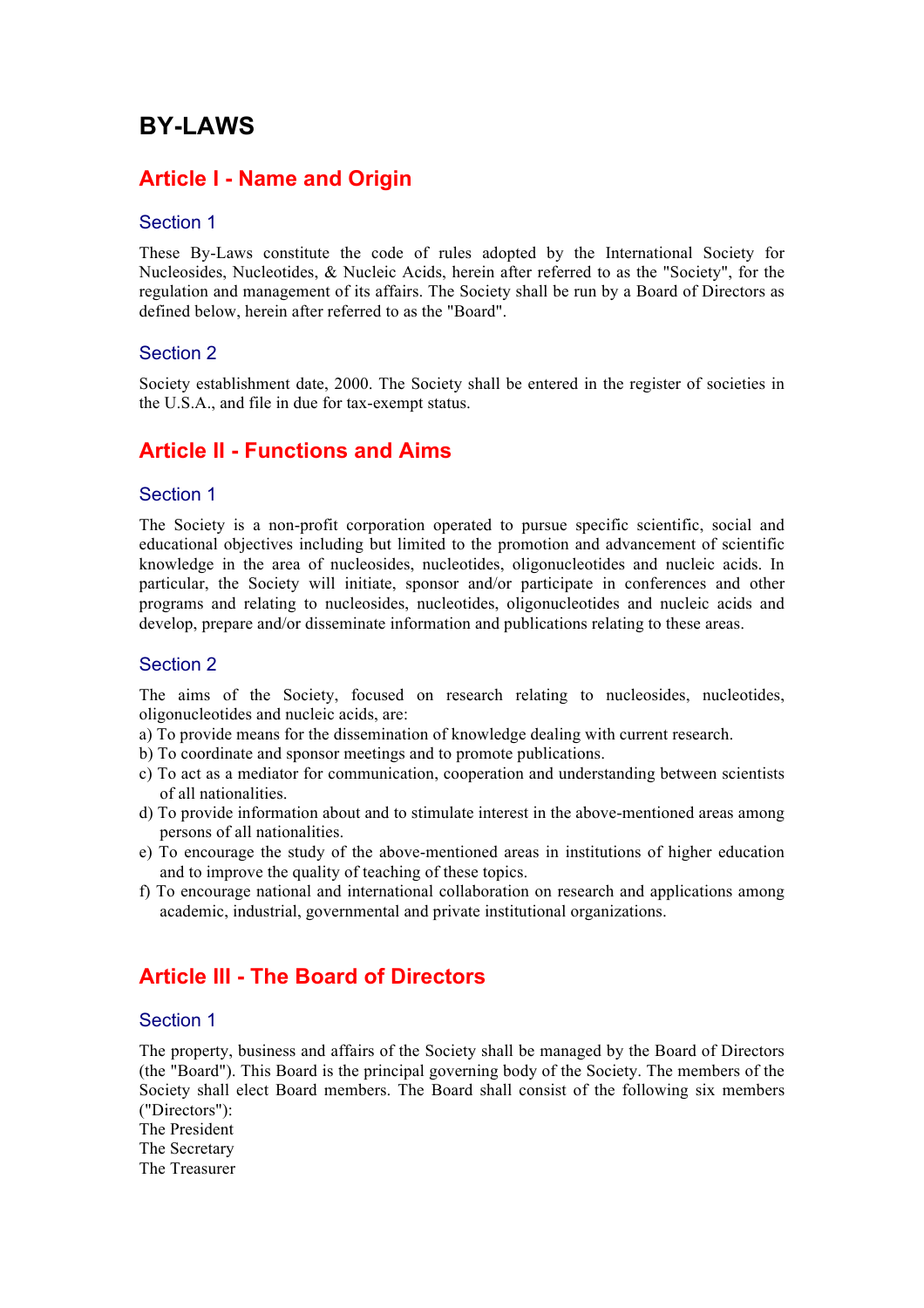#### The Vice-President

The Immediate Past President

The Chairman of the next Round Table

Directors other than those serving ex officio and Advisory Committee members (see Article V) shall be elected to serve for terms as noted in Article IV. In the event of a vacancy on the Board or the Advisory Committee, the Board will appoint a replacement for the unexpired portion of the term.

## Section 2

The Board shall meet regularly and at least once every two years. This meeting of the Board will be held during the "International Round Table on Nucleosides, Nucleotides and Nucleic Acids". Special meetings of the Board may be held at the request of the President, or by the written request of at least four Directors, at any time and at any place. The immediate Past President shall serve as chairman of the Board Meetings.

#### Section 3

Notice of the time and place for all meetings of the Board shall be given to each Director at least two months before that meeting takes place unless two-thirds of the Directors agree to hold a meeting within a shorter period of notice. The purpose of the special meetings of the Board will be announced to the Directors at least two months before the meeting will take place. Any Director wishing to place an item on the agenda shall notify the President in writing at least forty-five days prior to the meeting. The Secretary shall mail a preliminary agenda for the meeting of the Board to the Board at least one month prior to the meeting. The Treasurer shall present an accounting during these meetings of funds received and expended.

#### Section 4

Two-thirds of the Directors shall constitute a quorum at any meeting of the Board for the transaction of business, and the act of a majority of the Board present at any meeting at which there is a quorum shall be an act of the Board, except as may be otherwise specifically provided by law or by these By-Laws. Directors may participate in any meeting of the Board by means of a conference telephone or similar communications equipment by means of which all persons participating at the meeting can hear each other at the same time and participation by such means shall constitute presence in person at a meeting.

## Section 5

Any action required to be taken or permitted to be taken by the Board, may be taken without a meeting if a consent in writing, setting forth the action to be taken, shall be signed by twothirds of the Directors entitled to vote with respect to the subject matter thereof. Such consent shall have the same force and effect as a unanimous vote of the Board at a meeting of the Board.

## Section 6

A proposal to remove a Director may be made to the Board at any time following a majority vote of the members of the Society.

#### Section 7

The Board shall have the power to:

- a) amend the By-Laws of the Society, which amendment will then be required to be ratified by a two-thirds vote of the members of the Society who return ballots;
- b) elect, appoint, or remove any member of any such committee or any Director or Advisory Committee member of the Society by a two-thirds majority vote;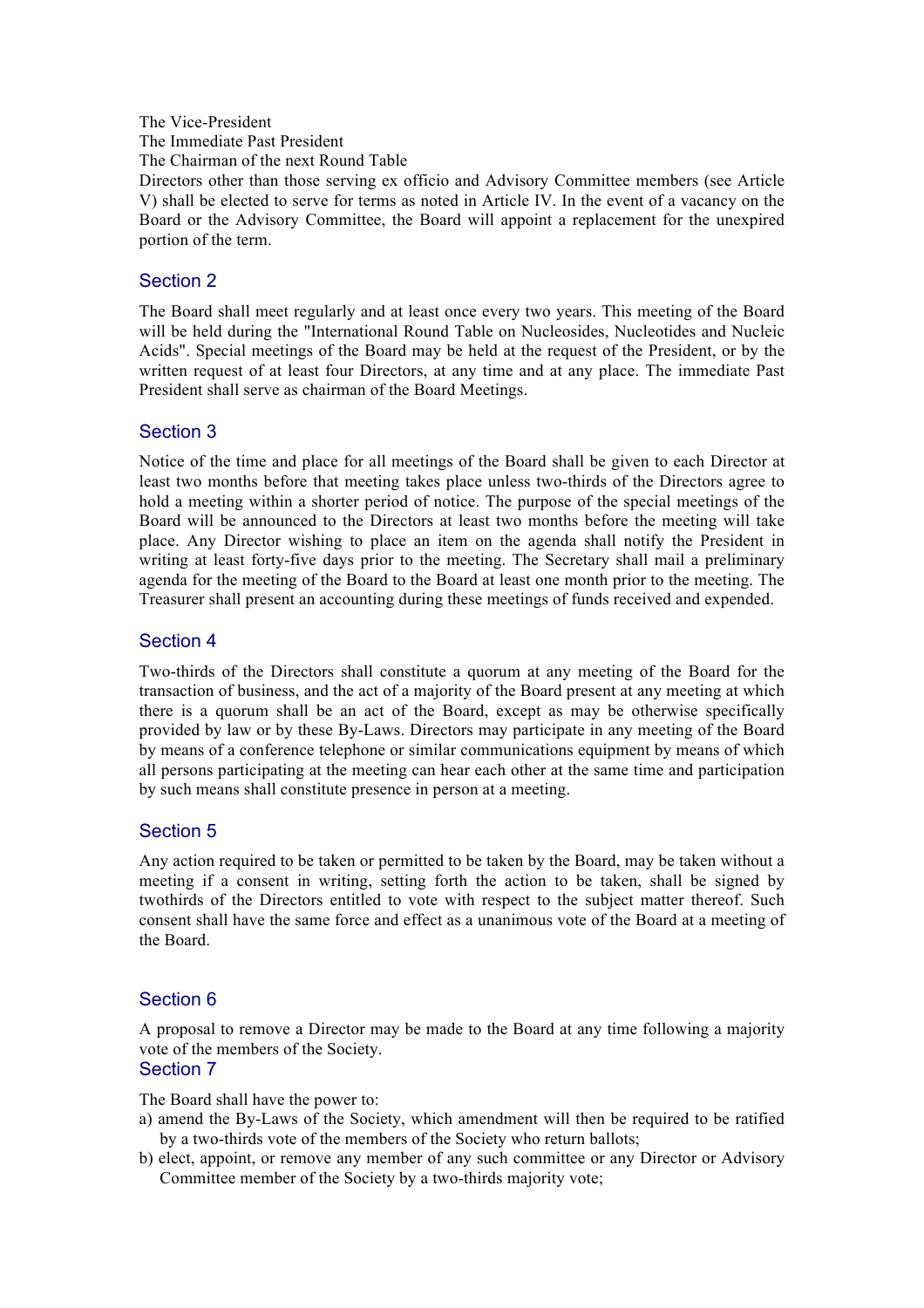- c) authorize the sale, lease, exchange, or mortgage of all or substantially all of the property and assets of the Society; adopt a plan for the distribution of the assets of the Society;
- d) amend, alter, or repeal any action or resolution of the Board; effect a dissolution of the society.

In addition the Board shall:

- a) exercise all powers in the management and direction of the Society and conduct the affairs of the Society;
- b) receive and study reports of such committees as the Board may direct;
- c) keep a record of its proceedings and report its actions to the members at the next succeeding general meeting for their approval or disapproval;
- d) appoint standing committees or ad hoc committees as it may deem necessary or desirable for the proper transaction of the business of the Society;
- e) dissolve any standing committee or ad hoc committee that it deems to be no longer required.

# **Article IV – Directors**

#### Section 1

The Directors of the Society shall be elected by the members and shall consist of the President, the Vice-President, the Secretary, the Treasurer, the Immediate Past President, and the Chairman of the next Round Table. A Society member may hold no more than one office at a time.

#### Section 2

The Directors of the Society shall hold office until their respective successors are chosen and qualified. The terms shall commence on January 1, in the year following their election. Any Director elected or appointed by the Board may be removed at any time by the affirmative two-thirds vote of the whole Board.

#### Section 3

Vacancy in any office because of death, resignation, removal, disqualification or otherwise, may be filled by the Board for the unexpired portion of the term.

#### Section 4

The President shall be the chief Director of the Society and shall hold office for a term of two years. The president shall act as Chair of the meetings of the Board and at business meetings of the members of the Society. The president shall exercise general supervision over the property, business, and affairs of the Society, shall perform such other duties as may be prescribed by these By-Laws or assigned to the President by the Society or the Board and shall coordinate the work of the other Directors.

The President may at any time establish a committee or appoint a member of such committee, either a standing or an ad hoc committee. The President shall act as the spokesperson of the Society in official dealings. The President shall represent the Society in court. The President shall send annually to the members a message of the State of the Society.

The President shall call meetings of the Board, at least once every two years during the "International Round Table on Nucleosides, Nucleotides and Nucleic Acids." At the expiration of the two-year term, the President shall assume the position of Immediate Past President for a term of two years.

#### Section 5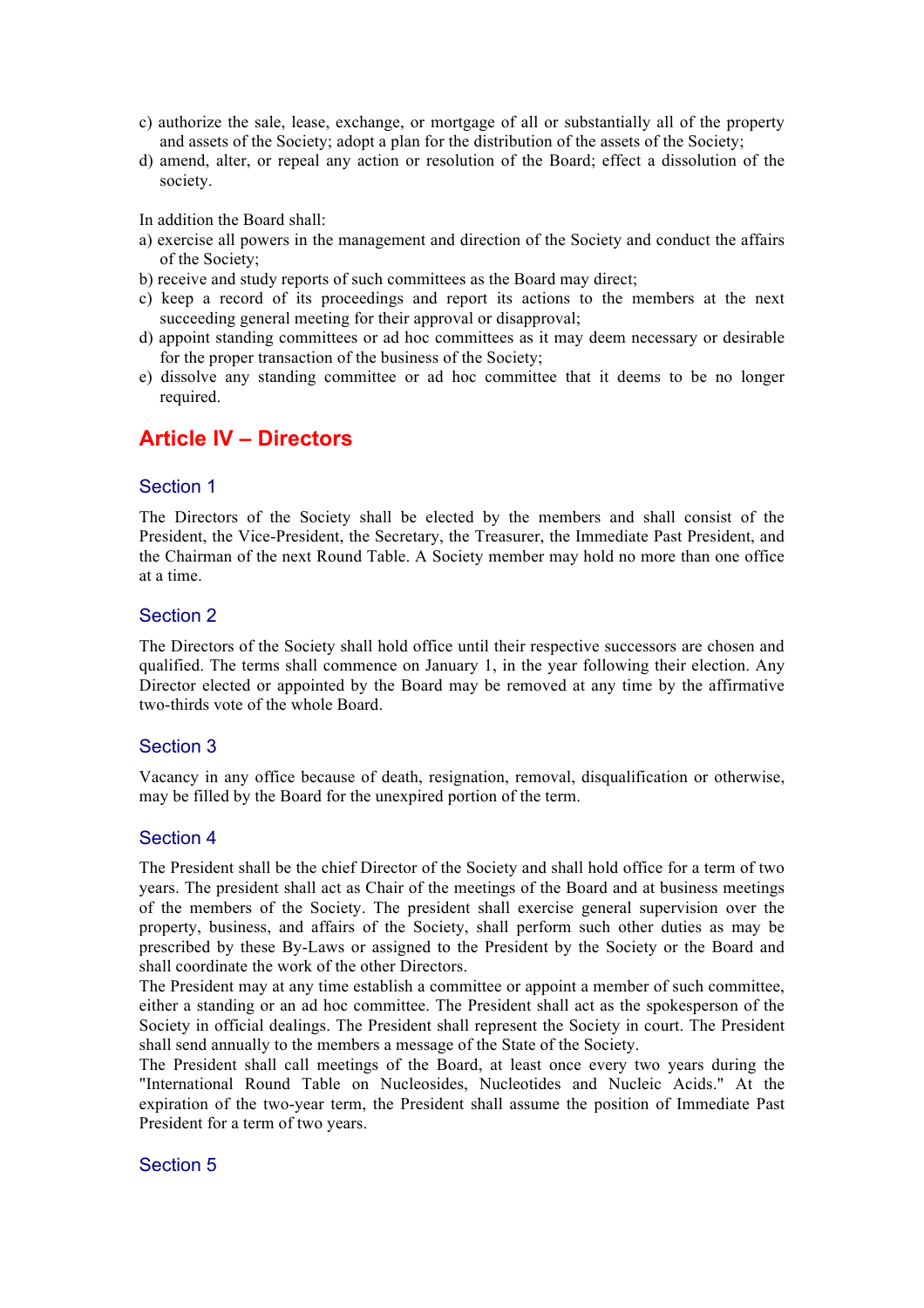The Vice-President (President-elect), in the case of the death or absence of the President or the inability of the President to act, shall perform the duties of the President and, in any such event, shall have and exercise all of the above-specified powers of the President. The Vice-President will normally succeed the incumbent President as President of the Society and shall hold office for a term of two years. No member shall be eligible for nomination for the office of Vice-President if he or she has previously served in this office.

## Section 6

The Immediate Past President will assist the President and Vice-President in maintaining continuity of the Society and in carrying out any special functions and duties assigned by the President and approved by the Board. The Immediate Past President shall hold office for a term of two years. The Immediate Past President shall chair the Nominations Committee.

## Section 7

The Secretary shall record the minutes of the meetings of the Board, and those minutes should be approved and signed by the President as soon as possible, but no later than the next meeting. The Secretary will maintain the membership roll and be responsible for a biennial directory of members. The Secretary shall have charge of the seal of the Society and shall have authority to attest documents, contracts, deeds, and other instruments for the Society and to affix the corporate seal thereto. The Secretary shall be responsible for counting the votes at all meetings and giving all notices required by law or these By-Laws. The Secretary shall work with the President in preparing the agenda for all Society meetings. The Secretary shall be responsible for mailing official reports. The Secretary shall act in close collaboration with the Treasurer of the Society and be familiar with finances so that in the event of absence or incapacity of the Treasurer shall be able to temporarily fulfill the duties of the Treasurer until the Treasurer resumes his or her duties or a new treasurer is appointed. The Secretary shall perform such other duties as may be delegated to the Secretary by the President. The Secretary shall hold office for a term of four years after a term of two years at the initiation of the Society.

## Section 8

The Treasurer shall have charge and custody of the funds, securities, and other like property of the Society and shall be responsible for the receipt, investment, safeguarding, and disbursement of the funds of the Society. The Treasurer shall be responsible for collection of the Society's membership dues. The Treasurer may endorse checks, drafts, and other instruments for the payment of money for deposit or collection by the Society, and shall deposit the same in such bank or banks as the Board may designate, and the same shall not be withdrawn there from except by checks, drafts, or orders to be signed in the manner designated below. The Treasurer also shall have authority to attest documents, contracts, deeds and other legal documents for the Society and affix the corporate seal thereto. The Treasurer shall be subject to the general direction of the President, and the Board. The Treasurer shall submit an accounting of the financial condition of the Society at the biennial meeting of the members and to the President and the Board following the end of each calendar year. The Treasurer shall act in close collaboration with the Secretary and keep informed of the duties of the latter.

In the event of the absence or incapacity of the Secretary, the Treasurer shall temporarily fulfill those duties until the Secretary resumes the duties or a new Secretary is appointed. The Treasurer will hold office for a term of four years.

## Section 9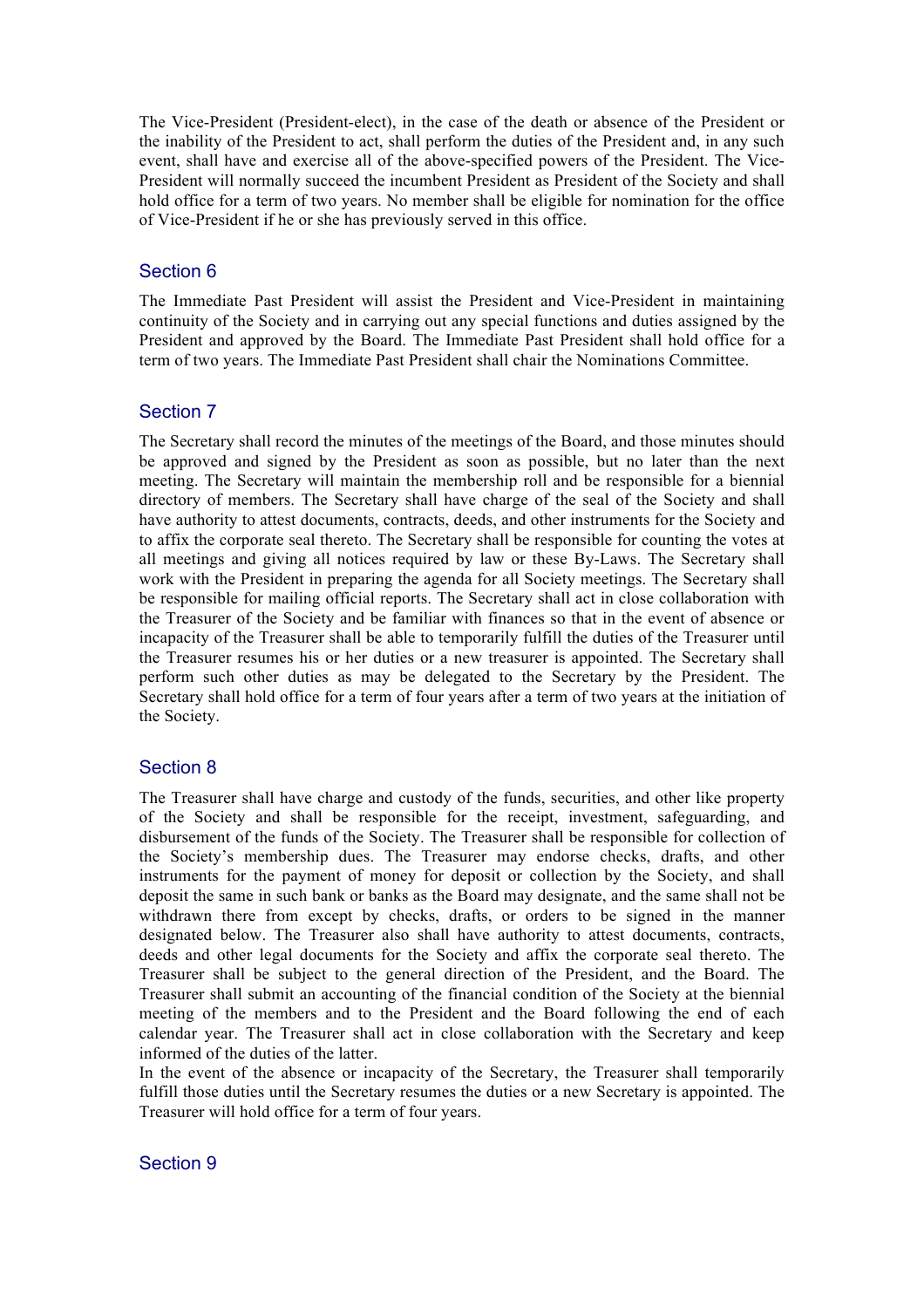The Chair(s) of the next Round Table will serve on the Board. This person will be selected by the other Directors after receiving recommendations from the Conference Committee. The Chair(s) of the next Round Table will be selected prior to the holding of the previous Round Table. The Chair(s) of the next Round Table will serve on the Board until December 31 following that Round Table. The Chair(s) will be responsible for all aspects of the operation of the Round Table, subject to approval by the Board. The Chair of the next Round Table will be a member of the Finance Committee.

#### Section 10

The Secretary or the Treasurer and the President or his designate from among the Directors shall execute contracts on behalf of the Society.

# **Article V – The Advisory Committee**

This committee, to be elected by the Society membership, will be comprised of six outstanding scientists from appropriate research areas of relevance to Society members. Their role will include advising the Board on all matters brought before them by the Board, serving on committees of the Board as requested by the President, and bringing topics to the Board that are relevant to the Society or of potential benefit to Society members. Advisory Committee members will serve for four-year terms. No Advisory Committee member can serve for more than two terms consecutively.

## **Article VI - Membership**

#### Section 1

Any person of any nationality who is actively engaged in or evidences an active interest in any area of nucleoside, nucleotide, oligonucleotide and nucleic acids research is eligible for membership in the Society provided that the applicant has agreed to be bound by the By-Laws and operating rules of the Society and the applicant has paid such dues as shall have been prescribed by the Board for membership in the class to which the applicant has applied for membership.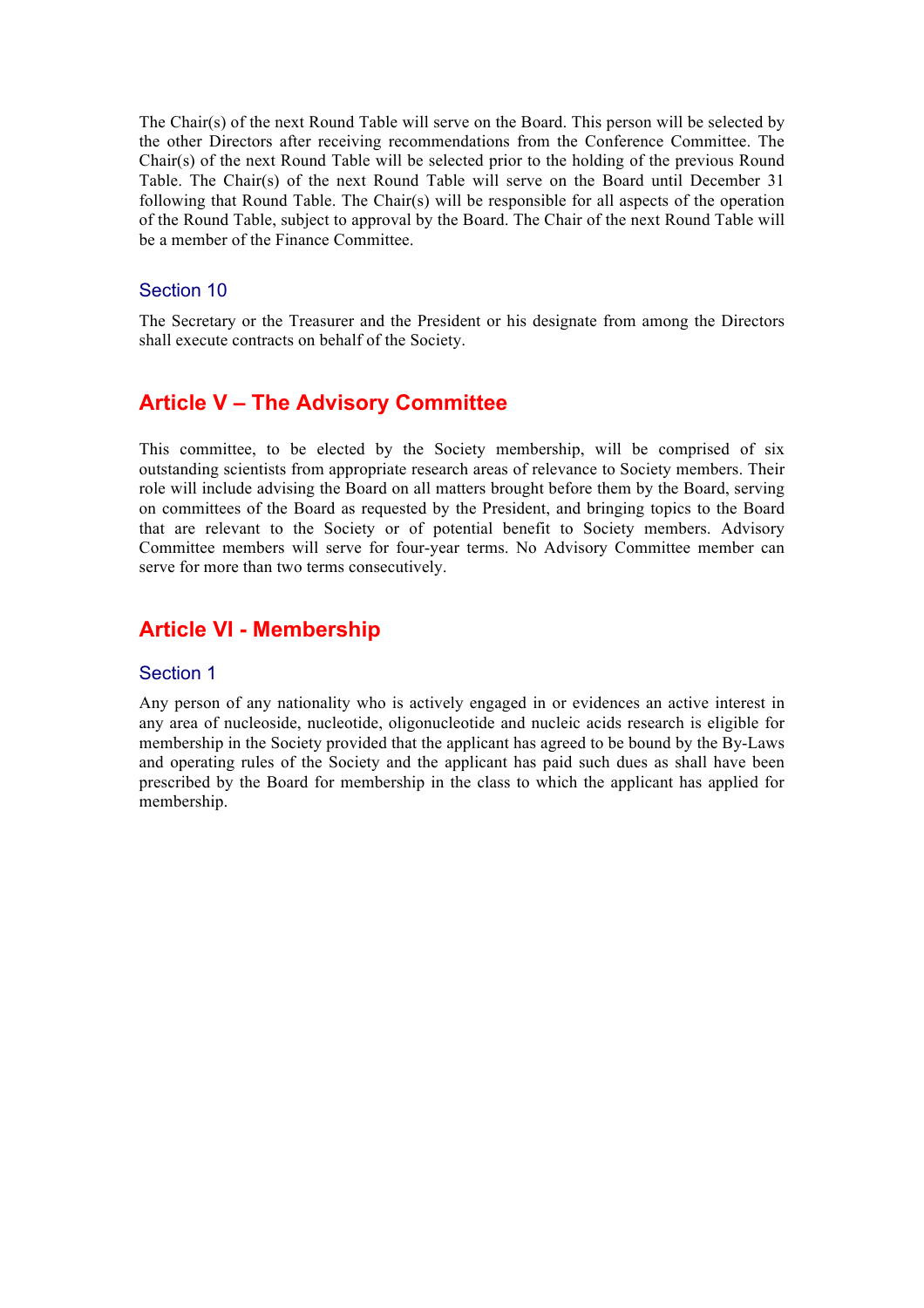## Section 2

Applicants for new membership shall submit to the secretary an official membership application form. Membership will start following payment of the first biennial membership dues, and will be effective at the beginning of the year of payment. Membership in the Society shall not be transferable or assignable.

## Section 3

#### Classification of Membership

The membership of the Society shall be divided into the following classes: regular members, student members, and emeritus/honorary members. Regular, emeritus, and honorary members shall be entitled to vote.

#### Regular Member

Any individual who qualifies under Article VI, Section 1, may become a regular member on the basis of submission of an application as designated in Article VI, Section 2. Each regular member shall have the rights and privileges as stipulated in the articles and shall pay such dues as prescribed by the Board for regular membership.

#### Student Member

Any individual who qualifies under Article VI, Section 1, and is officially matriculated in a college or university in an undergraduate or graduate program, may become a Student member, on the basis of submission of an application as designated in the By-laws Article VI, Section 2. Certification of student status by the Department or Institute is required. Each Student member shall have the rights and privileges as stipulated in the articles except that Student members shall not have the right to vote. Student members shall pay such dues as prescribed by the Board. Certification of this status must be provided by the mentor.

#### Emeritus and Honorary Member

Any regular member may be considered for transfer to Emeritus or Honorary member status upon request to an Director. The Board, by majority vote of that body, shall approve all applications for Emeritus or Honorary member status. Such Emeritus or Honorary members shall not pay dues, but shall be accorded the other privileges of a Regular member. Eligibility for Emeritus membership status consists of voluntary or circumstantial retirement from active work in a field of nucleoside, nucleotide, oligonucleotide and nucleic acids research.

Individuals who have made outstanding contributions to the Society on a sustained basis or have made outstanding contributions to nucleoside, nucleotide, oligonucleotide and nucleic acids research, may be granted honorary membership status in the Society. Selection to the honorary membership status requires a majority vote of two-thirds of the Directors.

## Section 4

#### Rights and Privileges of Members

Each member in good standing has the right to exercise one vote in Society elections.

Once every two years, the Society will sponsor a scientific meeting called the "International Round Table on Nucleosides, Nucleotides and Nucleic Acids." During this meeting, a business meeting will be held for members of the Society.

Special meetings of the members shall be called by the President upon the written request of Society members entitled to cast at least twenty percent of the votes that all members are entitled to cast. Any such request shall state the purpose or purposes for which the requested meeting is called.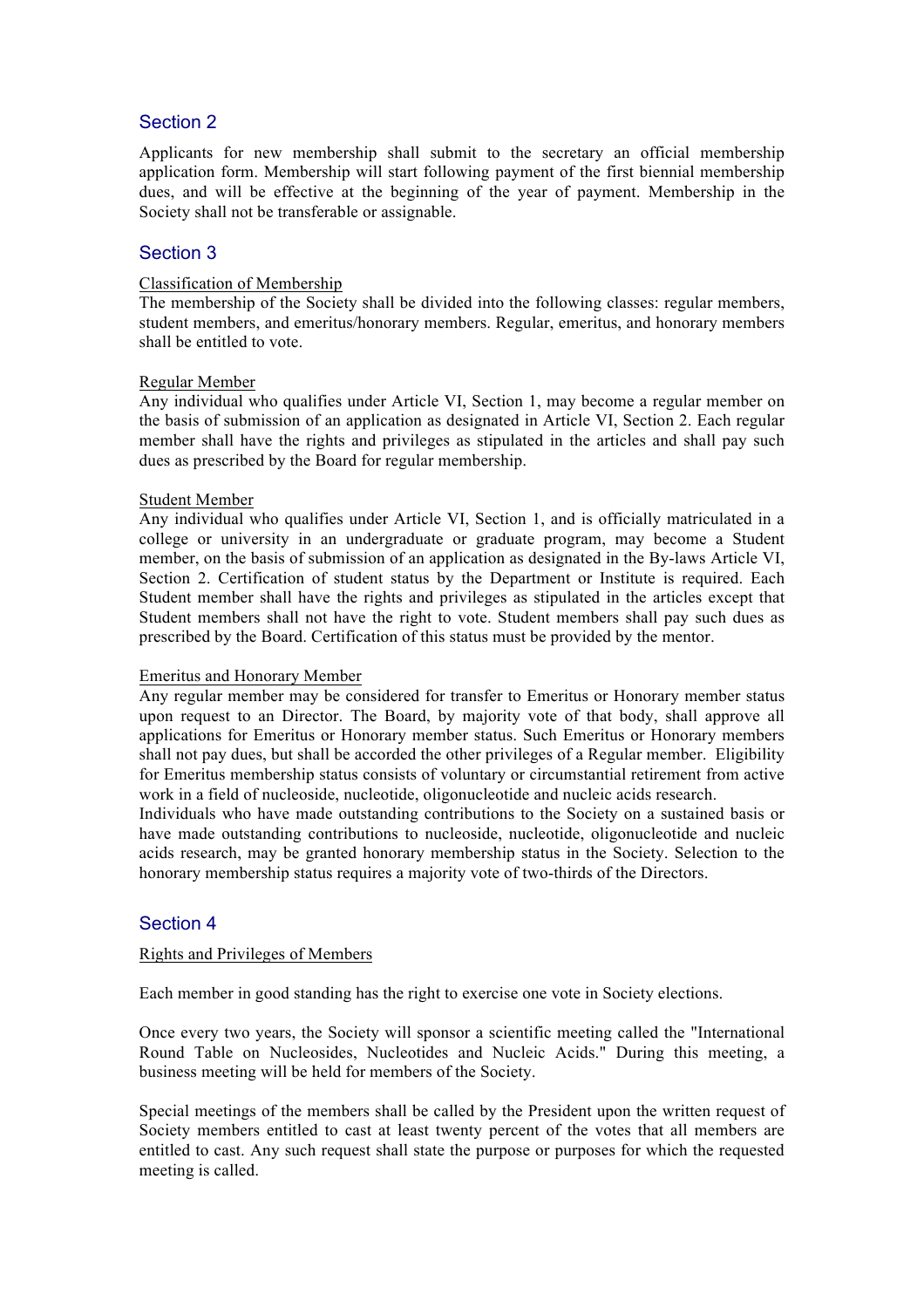Each member entitled to vote shall be entitled to one vote on each matter submitted to a vote of the members. A member entitled to vote may vote in person or by proxy.

Voting on all matters, including the election of Directors, may be conducted by mail if the Directors so determine and under procedures established by the Directors in the particular case.

Written notice stating the place, day, and hour of the meeting, and in the case of special meetings, the purpose or purposes for which the meeting is called, shall be mailed to members not less than 45 days before the date of the meeting.

Applications regarding the agenda of the meetings are to be made in writing to the President and shall be considered if they are received by the President at least 75 days prior to the meeting.

Except to the extent explicitly provided elsewhere in these By-Laws, no member of the Society shall be individually or personally liable to the creditors of the Society for any indebtedness or liabilities of the Society, and any and all creditors of the Society shall look only to the assets of the Society for payment of any such indebtedness or liabilities.

#### Section 5

#### Termination of Membership

- a) Membership may be terminated by a member at any time by a written notice to the Secretary. Dues paid in advance shall not be refunded.
- b) Membership is terminated by the death of a member or following dismissal pursuant to Article VI.
- c) Membership shall be automatically forfeited for non-payment of dues after receipt by the member of notice of non-payment from the Treasurer. The Treasurer shall send this note after approximately 90 days of non-payment. The member will be dropped from membership if she or he is in arrears 180 days in payment of dues.
- d) Members dropped for non-payment of dues shall follow the standard procedure for new members in order to become reinstated as Regular member of the Society.

## Section 6

#### Expulsion of a Member

The Board may initiate proceedings for the expulsion of any member for cause. Cause would be efforts of the member directed against the goals of the Society or adversely affecting the reputation of the Society or which may harm the Society. Charges of injurious conduct shall not be raised against a member unless the precise nature of the charges be submitted in writing to the President of the Society by no less than three members. Upon receipt of such charges, the President shall refer them to the Directors, who shall have the power to determine whether the charges shall be dropped, whether the charged member shall be given the opportunity to resign, or whether the charged member shall be referred to the Review Panel for action. The member shall be notified of the charges against him or her by certified mail.

A hearing shall be held before the Review Panel comprised of at least four Directors and three other members of the Society in good standing. The member shall be entitled to confront witnesses who testify against him or her. The Panel, by majority vote, may recommend expulsion The full Board shall then take action.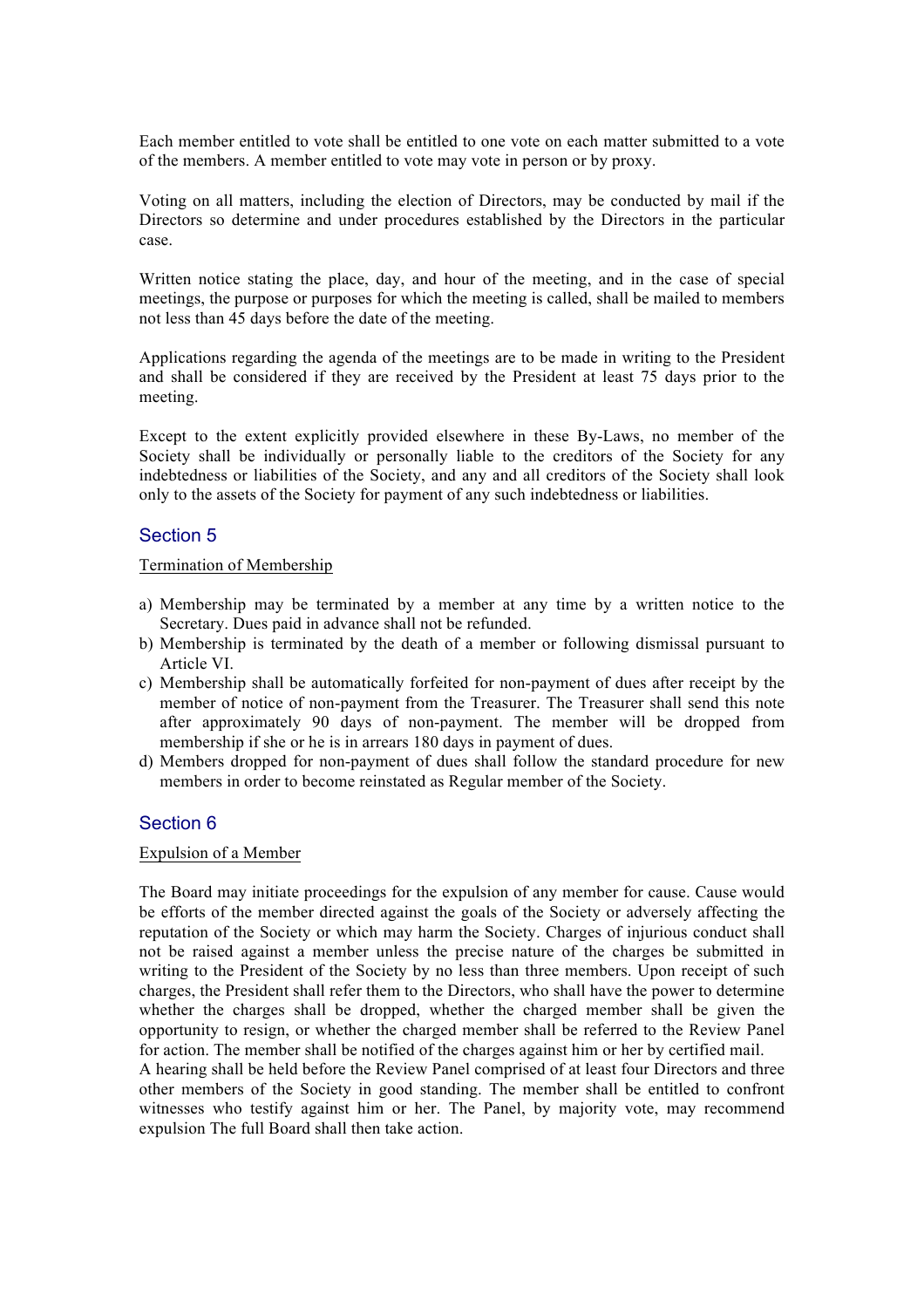# **Article VII – Committees of the Board**

## Section 1

The Board or the President may create such standing committees as deemed necessary to promote the purposes and carry on the work of the Society. The committees can exercise the power of the Board, except that no committee shall have the power to:

a) amend, alter, or repeal the By-laws;

- b) elect, appoint, or remove any member of any such committee or any director of the Society;
- c) authorize the sale, lease, exchange, or mortgage of all or substantially all of the property and assets of the Society;
- d) adopt a plan for the distribution of the assets of the Society;
- e) amend, alter, or repeal any action or resolution of the Board unless by its terms it provides that it may be amended, altered, or repealed by such committee; or
- f) effect a dissolution of the Society.

## Section 2

Each member of a committee shall continue as such until the next meeting of the Board and until his/her successor is appointed, unless the committee shall sooner be terminated. A member of a committee may be re-installed in any new committee.

## Section 3

Except as otherwise provided herein, one member of each committee shall be appointed Chair by the President.

## Section 4

Appointments made in the same manner as provided in the case of the original appointments may fill vacancies in the membership of any committee.

## Section 5

Unless otherwise provided in the resolution of the Board establishing the committee, a majority of the whole committee shall constitute a quorum.

## Section 6

Such committees may include but are not limited to the following:

- a) Nominations Committee. This committee shall be appointed by the President and shall be chaired by the Immediate Past President. The Nominations Committee shall consist of up to seven members. The Committee shall nominate at least two members of the Society for each Board or Advisory Committee position. Members in good standing may nominate any member in good standing. Such nomination must be seconded in writing by a member of the Society in good standing (who may or may not be a member of the Committee) and all candidates for nomination recommended by the Nominations Committee must be approved by at least two-thirds of the Directors before they are put forward for election. Nominations must be made at least 90 days prior to the voting and submitted to the Secretary. The Secretary shall determine if the nominated member is in good standing and willing to serve in such position before placing the name on the ballot.
- b) Program Committee. This Committee shall be chaired by the Chair of the Round Table, who shall be appointed by the President with the approval of the Board. The committee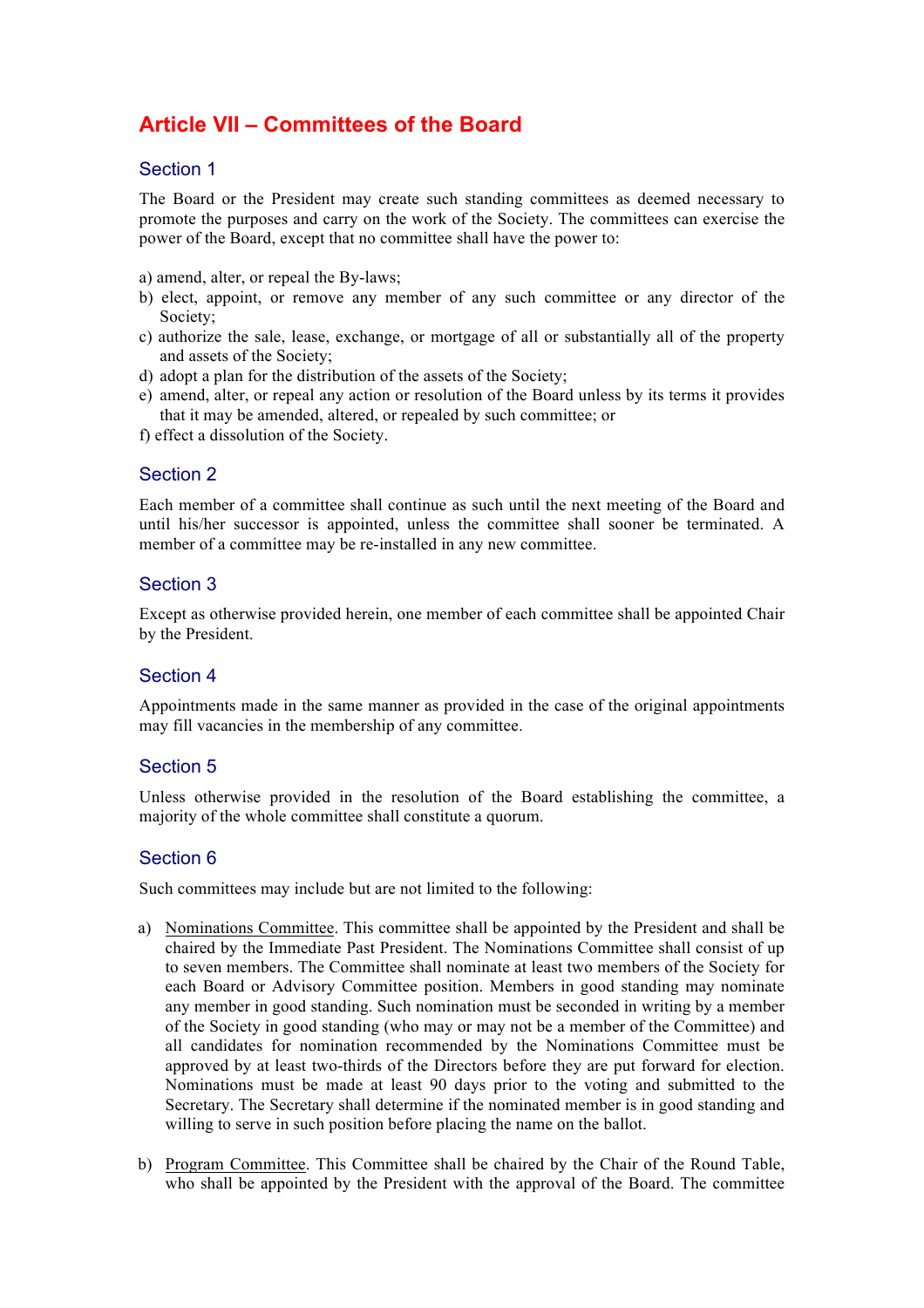will be responsible for the development of the scientific program of the meetings of the Society (known as the International Round Table on Nucleosides, Nucleotides and Nucleic Acids). The program committee shall select the plenary speakers, review submitted abstracts and select papers for oral presentations and poster sessions. The committee shall be responsible for the development and publication of the program and the book of abstracts or similar documents. The President shall appoint up to seven members for this committee.

- c) Publication and Publicity Committee. This committee shall be responsible for all matters relating to publications affecting the Society and for publishing a newsletter. This committee shall mail promotional information to members of the Society requesting that they attempt to enlist new members. This committee shall distribute information of the Society to related national and international meetings, to appropriate academic departments and industrial companies. The President shall appoint up to five members for this committee. The Chair of the Membership Committee should be a member of this committee.
- d) Membership Committee. This committee shall be responsible for recruiting new members for the Society. The President shall appoint up to seven members for this committee.
- e) Finance Committee. This Committee shall be responsible for fund-raising for the Society and for the Round Table. The Treasurer shall be a member of this committee ex officio. The President shall appoint up to seven members for this committee. The organizer of the next International Round Table shall be a member of this committee
- f) Awards Committee. This Committee shall be responsible for awarding and distributing funds and/or awards to grantees, fellows, and other recipients. The President with the approval of the Board shall appoint this Committee. The President shall appoint up to five members for this committee.
- g) Site Selection Committee. This Committee shall be responsible for the recommendations with respect to the selection of the Site for the next IRT. The President with the approval of the Board shall appoint this Committee. The President shall appoint up to five members for this Committee. Committee members may not propose themselves or their University/Institute as host for site consideration.

## Section 7

The Board shall review the status and composition of all standing and ad hoc committees at its regularly scheduled meetings. All committees shall provide a written report of their business to the Board at least two weeks prior to such meeting.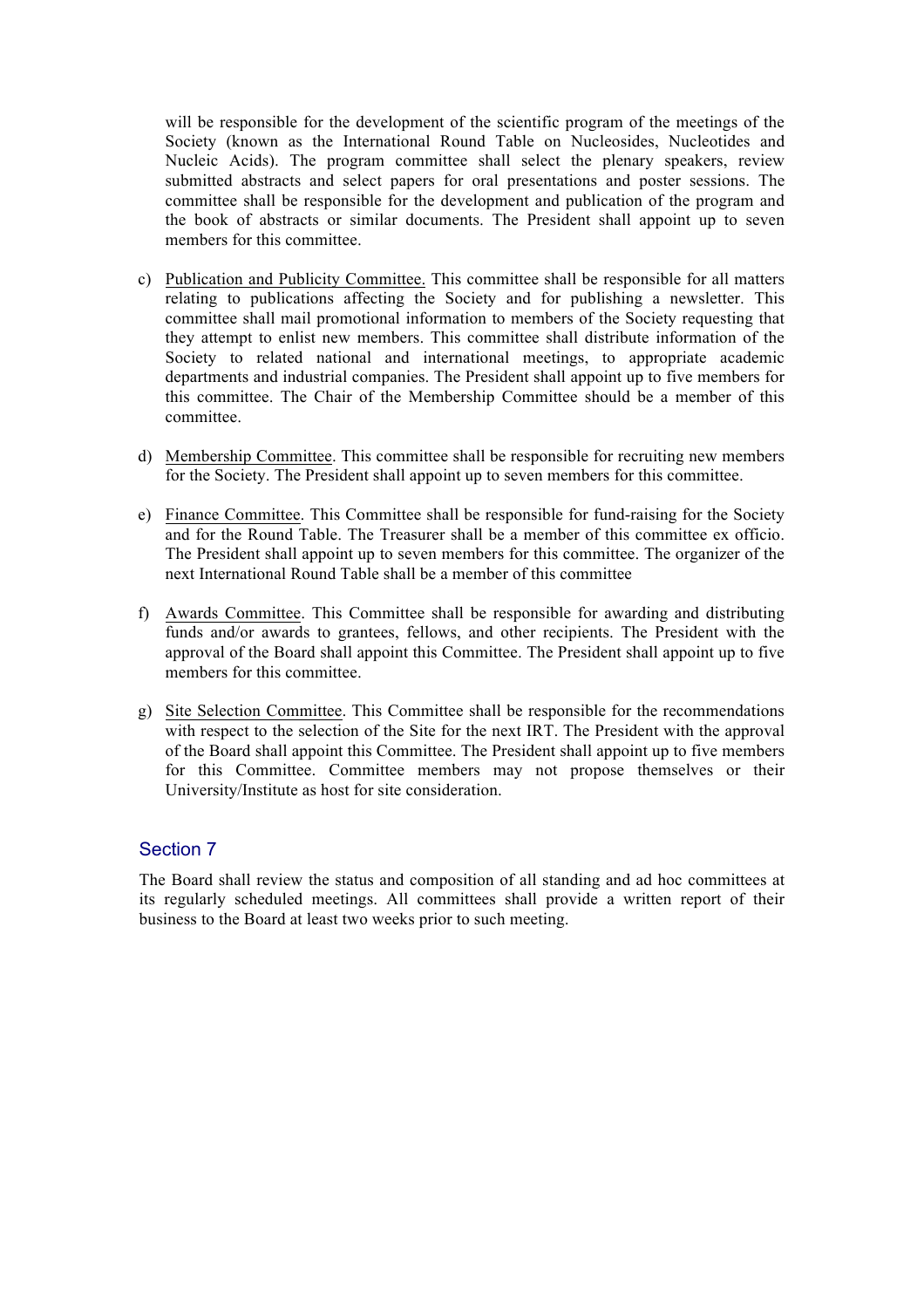# **Article VIII - Finances**

## Section 1

Sources: Society funds shall be obtained from sources including the following: membership dues; contributions from industry and other sources in support of conferences; income from surpluses of international conferences, including the IRT; donations; other sources which become available.

## Section 2

The amount of regular and student membership dues shall be determined by a two-thirds vote of the Board and shall be assessed biannually.

## Section 3

Expenditures: The funds of the Society shall be expended with the following regulations:

- a) All checks, drafts, or orders for payment of money and all notes shall be signed by the Treasurer and at least one other person so authorized and designated by the Board, or alternatively, with the express consent of the President.
- b) Funds may be expended by the Treasurer to meet the needs and obligations of the Society in accordance with policy approval by the Board.
- c) Two Directors, including the President or his designee, shall be empowered to be the legal and factual representatives of the Society. They shall have the power to take all steps between the general meetings, such as ordering of special expenses that are not included in the budget approved by the Board. Funds raised by the Local Organizer of a conference go directly into the conference budget. Funds raised by the Directors or Committees are sent directly to the Treasurer of the Society.
- d) Funds for international conferences shall be budgeted by consultation and agreement between the Local Organizers and the Board, and approved by the President. The Board must approve the budget of each conference operated by the society.
- e) A travel grant may be requested by each Director to participate in the "International Round Table on Nucleosides, Nucleotides and Nucleic Acids." The request must be made in writing to the Treasurer and approved by the President. The registration fee for the Round Table conference is waived for Directors.
- f) It is expected that funds will be remaining after all obligations for a conference have been met, and these funds shall be returned to the Treasurer. Inordinate amounts of funds shall not be deposited in countries where national monetary restrictions would prevent transfer of excess funds to the Treasurer of the Society.

## Section 4

The Society shall have the right to retain all or any part of any securities or property acquired by it in any manner whatsoever, and to invest and reinvest any funds held by it, according to the judgment of the Board without regard to restrictions which a director is or may be permitted to impose on a class of investments; provided, however, that no action shall be taken by or on behalf of the Society if such action is a prohibited transaction or would result in the denial or loss of status as a tax-exempt organization under the provisions of Section 501(c)(3) of the Internal Revenue Code of 1986, as amended, or the corresponding provisions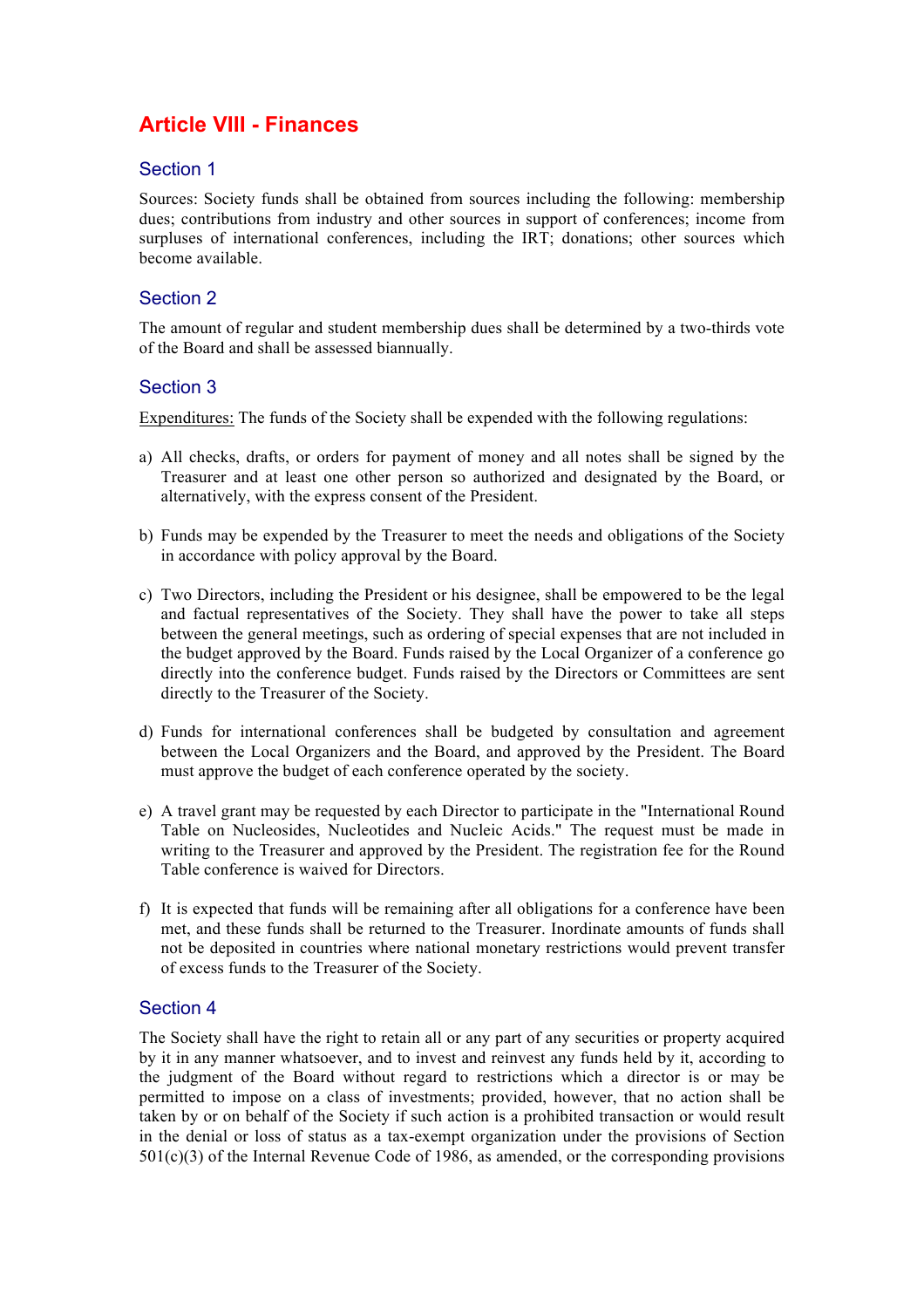of any subsequent federal tax law, and its regulations as they now exist or as they may hereafter be amended.

# **Article IX - International Conferences**

#### Section 1

The International Society for Nucleosides, Nucleotides, & Nucleic Acids shall serve as the primary sponsoring agency of the "International Round Table on Nucleosides, Nucleotides and Nucleic Acids" (IRT) and the President, Vice-President and Chair of the Round Table shall serve as the officers of this conference.

#### Section 2

Finances relating to the conference shall be controlled and regulated as outlined in the By-Laws, Article VIII.

#### Section 3

The IRT shall be held every even year at a time and place to be selected by the Board after considering recommendations from the Conference Committee with due regard to rotation between continents.

#### Section 4

Requests to host an IRT may be made by any member of the Society or any group of members to the President. A request should be in the form of a proposal outlining how the Local Organizers intend to operate the congress and what financial contributions can be made by the Local Organizers. An estimate of costs should be included in the proposal. Decisions on future meeting sites will be made by the Board.

#### Section 5

The program of the IRT, including selection of plenary speakers and oral communications, will be established by the Program Committee together with the Local Organizing Committee as described in Article VII, Section 6.

#### Section 6

Special symposia on particular topics related to nucleoside, nucleotide, oligonucleotide and nucleic acids research may be organized and/or sponsored by the Society. The Local Organizer must send a request for organization and sponsoring to the President at least six months in advance. Any member or any group of members (other than students) may forward such a request. Decisions about meeting sponsorship will be made by the Board.

# **Article X – Elections**

#### Section 1

The Nominations Committee shall submit to the Secretary its lists of candidates for each Board or Advisory Committee position, including a minimum of two candidates for each position. The lists of candidates must be approved by a two-thirds vote of the current Board. The Secretary shall then prepare a ballot with the names of the candidates, listed alphabetically by surname, and distribute the ballots to the members eligible to vote. The Secretary shall allow the Society members 45 days from the mailing date of the ballots until ballots must be postmarked in order to be counted. The Secretary shall be required to mail all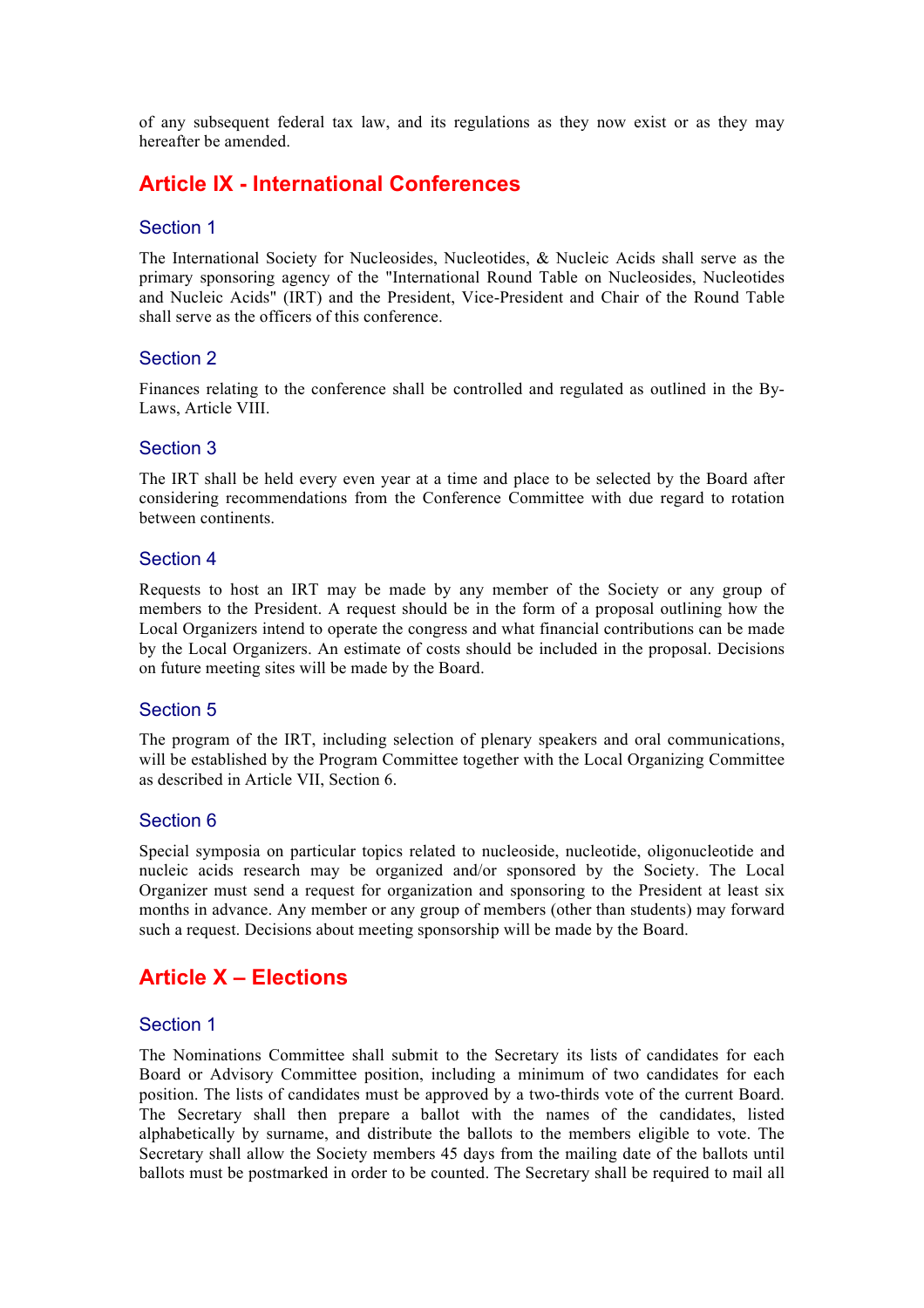ballots by airmail and request their return by airmail. Alternatively, the election may be organized electronically, keeping the conditions that voting must be anonymous. The ballots shall be counted by the Secretary, or by another Director designated by the President. The candidate receiving the largest number of votes shall be declared elected. In the case of Advisory Committee members, the successful candidates will be those receiving the largest number of votes on a preferential basis. In the event of a tie vote, the Nominations Committee will make the final decision. The announcement of the list of successful candidates will be made at the business meeting at the IRT, and will be included in the next newsletter after the IRT.

# **Article XI - Seal**

The corporate seal of the Society shall consist of two (2) concentric circles, between the edges of which shall be engraved the words: International Society for Nucleosides, Nucleotides and Nucleic Acids, and across the center thereof the words: Corporate Seal.

# **Article XII - Fiscal year**

The fiscal year of the Society shall begin on January 1st and shall end on December 31st, but may be changed by resolution of the Board.

# **Article XIII - Amendments**

The By-Laws may be amended, repealed, or altered by the Board in whole or in part at any regular or special meeting of the members of the Society, and any changes must be approved by a two-thirds vote of those voting members present at such meeting. Whenever a ballot is taken by mail, a notice of the proposed amendment, repeal or alteration must be contained in the announcement of the meeting. A two-thirds vote of those submitting ballots will be required to change the By-Laws A proposal to amend the By-Laws may be submitted to the Board in writing and signed by at least five voting members of the Society. The signed, proposed amendment must be in the hands of the Secretary at least four months before the biennial meeting except for amendments proposed by the Board. The secretary shall mail copies of all proposed amendments to eligible voting members at least two months before the biennial meeting. Ballots shall be counted by at least two Directors. The President shall announce amendments to the By-Laws at the earliest reasonable time.

# **Article XIV - Dissolution of the Society**

## Section 1

All members will be notified by a written statement in the event of the dissolution of the Society by the Board.

## Section 2

All finances remaining after dissolution of the Society may be used solely for beneficial purposes in accordance with tax regulations. Agreements on the use of the residual finances can only be executed after consent of tax authorities.

## **Addendum**

#### Initiation of the Society

The decision to found a new society was taken by an international group of scientists, listed below, at a meeting held on September 7, 1998, during the IRT in Montpellier, France.